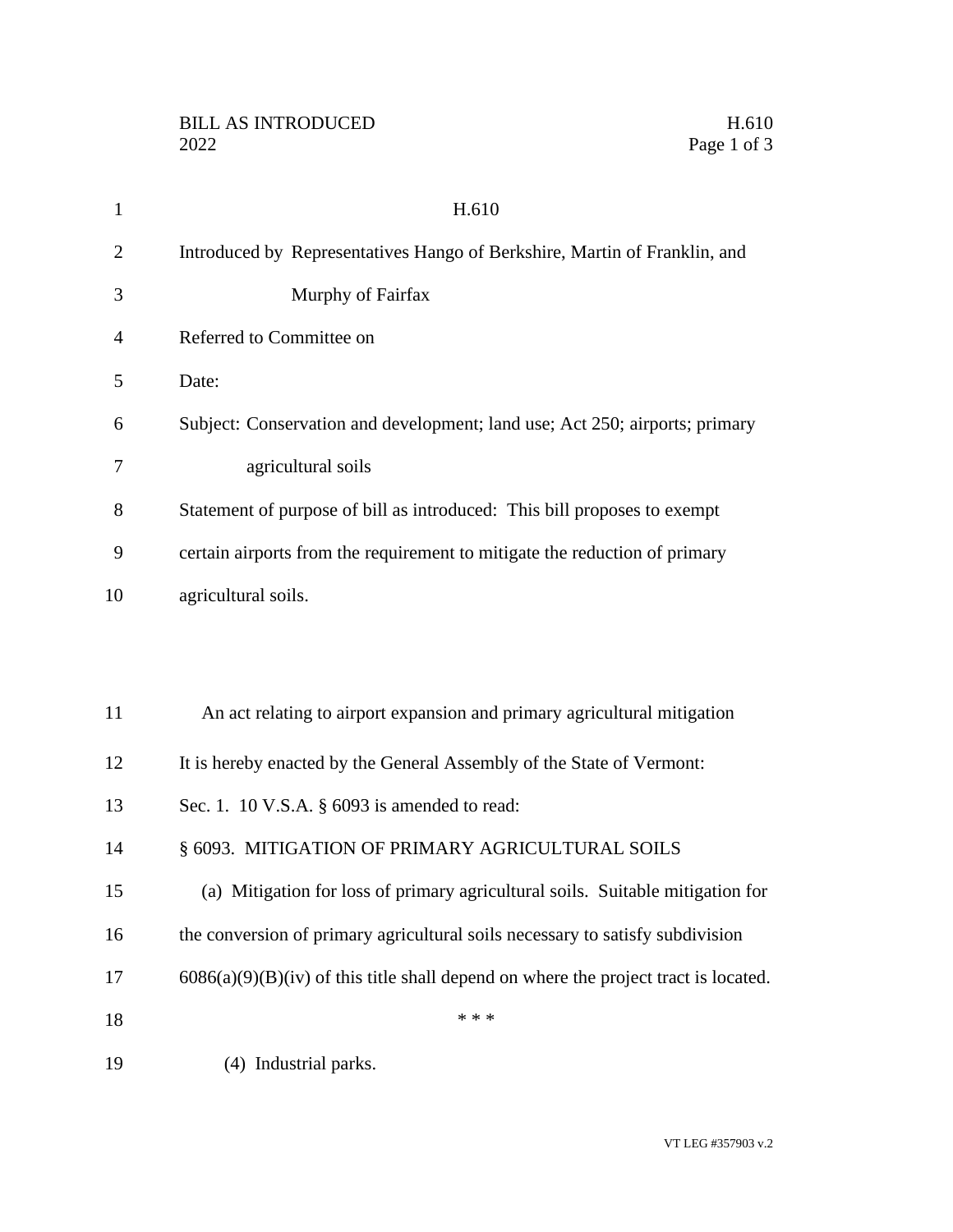## BILL AS INTRODUCED H.610<br>2022 Page 2 of 3

| $\mathbf{1}$   | (A) Notwithstanding any provision of this chapter to the contrary, a                  |
|----------------|---------------------------------------------------------------------------------------|
| $\overline{2}$ | conversion of primary agricultural soils located in an industrial park permitted      |
| 3              | under this chapter and in existence as of January 1, 2006, shall be allowed to        |
| $\overline{4}$ | pay a mitigation fee computed according to the provisions of subdivision (1) of       |
| 5              | this subsection (a), except that it shall be entitled to a ratio of 1:1 protected     |
| 6              | acres to acres of affected primary agricultural soil. If an industrial park is        |
| 7              | developed to the fullest extent before any expansion, this ratio shall apply to       |
| 8              | any contiguous expansion of such an industrial park that totals no not more           |
| 9              | than 25 percent of the area of the park or $\theta$ not more than 10 acres, whichever |
| 10             | is larger; provided any expansion based on percentage does not exceed 50              |
| 11             | acres. Any expansion larger than that described in this subdivision shall be          |
| 12             | subject to the mitigation provisions of this subsection at ratios that depend         |
| 13             | upon the location of the expansion.                                                   |
| 14             | (B) In any application to a District Commission to amend a permit                     |
| 15             | for an existing industrial park, the most efficient and full use of land shall be     |
| 16             | allowed consistent with all applicable criteria of subsection 6086(a) of this         |
| 17             | title. Industrial park expansions and industrial park infill shall not be subject to  |
| 18             | requirements established in subdivision $6086(a)(9)(B)(iii)$ or $6086(a)(9)(C)(iii)$  |
| 19             | of this title.                                                                        |
| 20             | (5) State-owned airports. Notwithstanding 1 V.S.A. § 214 or any                       |
| 21             | provision of this chapter to the contrary, the conversion of primary agricultural     |

VT LEG #357903 v.2